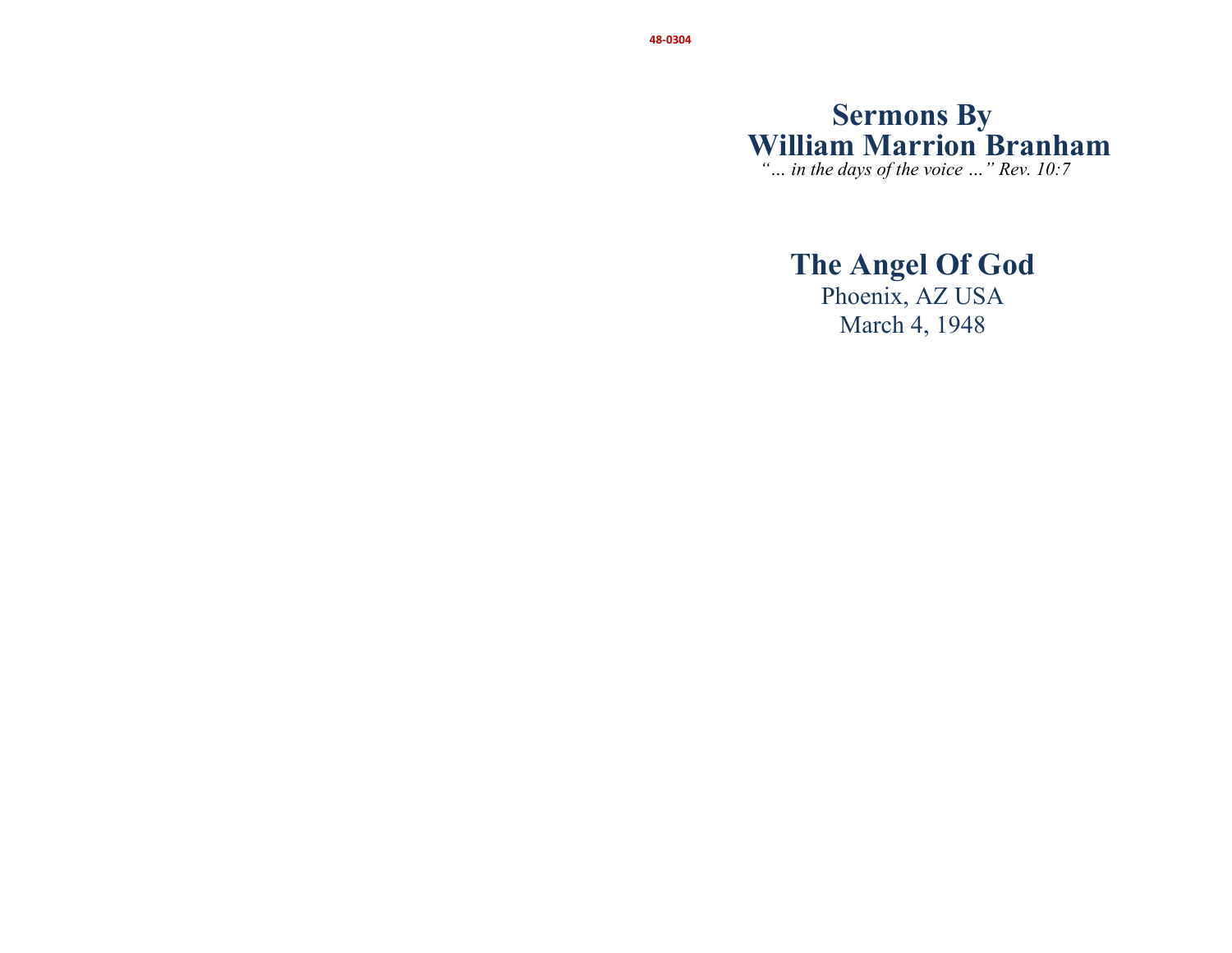### **Introduction**

The remarkable ministry of William Branham was the response of the Holy Spirit to the prophecies of the Scriptures in Malachi 4:5,6, Luke 17:30, and Revelations 10:7. This worldwide ministry has been the culmination of many other Bible prophecies, and a continuation of the working of God by His Spirit at this End time. This ministry was spoken of in the Scriptures, to prepare the people for the Second Coming of Jesus Christ.

We pray that the printed Word will become written in your heart as you prayerfully read this message.

While every effort has been made to provide an accurate unabridged transcription, the English audio files are the best representation of the sermons spoken by Bro Branham.

Audio and transcribed versions of over 1,100 sermons preached by William Branham are available for free downloading and printing in many languagesat:

### **www.messagehub.info**

This work may be copied and distributed as long as it is copied entirely, not modified, and distributed free of charge.

about forty years old. You're going through the change of life."

**<sup>164</sup>** And that's exactly what the doctor said. Now, he said to me. He put his hand over there. He was the owner, owner of one of the stations and he…I said, "Well, you're weary. Here's what you been thinking about. But for one thing, you think you've got tubercular, but you got pleurisy, pains in your side."

<sup>5</sup> He said, "That's just what the doctor was saying." Said, "That's just **165**exactly what the doctor told me yesterday."

<sup>6</sup> I said, "Now, here's something that the doctor couldn't tell you:" I **166** said, "You're halting between two opinions. You think that you're serving God and want to do that by keeping this broadcast like this, but you've got a call and you want to go in the ministry." And I said, "The thing that I'd advise you to do, forget about the broadcast and get out there on the harvest field."

**167** He threw his arms around me and screamed out, right there. And it happened to be that that man is a member of Brother Bosworth's church, here. That's right. There you are. So, you see? It's perfect. God cannot lie, for He's God. Is that right? Now, it's not me, it's Him. Now, can't you believe with all your heart?

Now just bow your head and be real reverent, everyone.

**168** [Spanish brother speaking and helping in the prayer line. Then the congregation starts singing in Spanish *Oh, I Want To See Him* and praising God–Ed.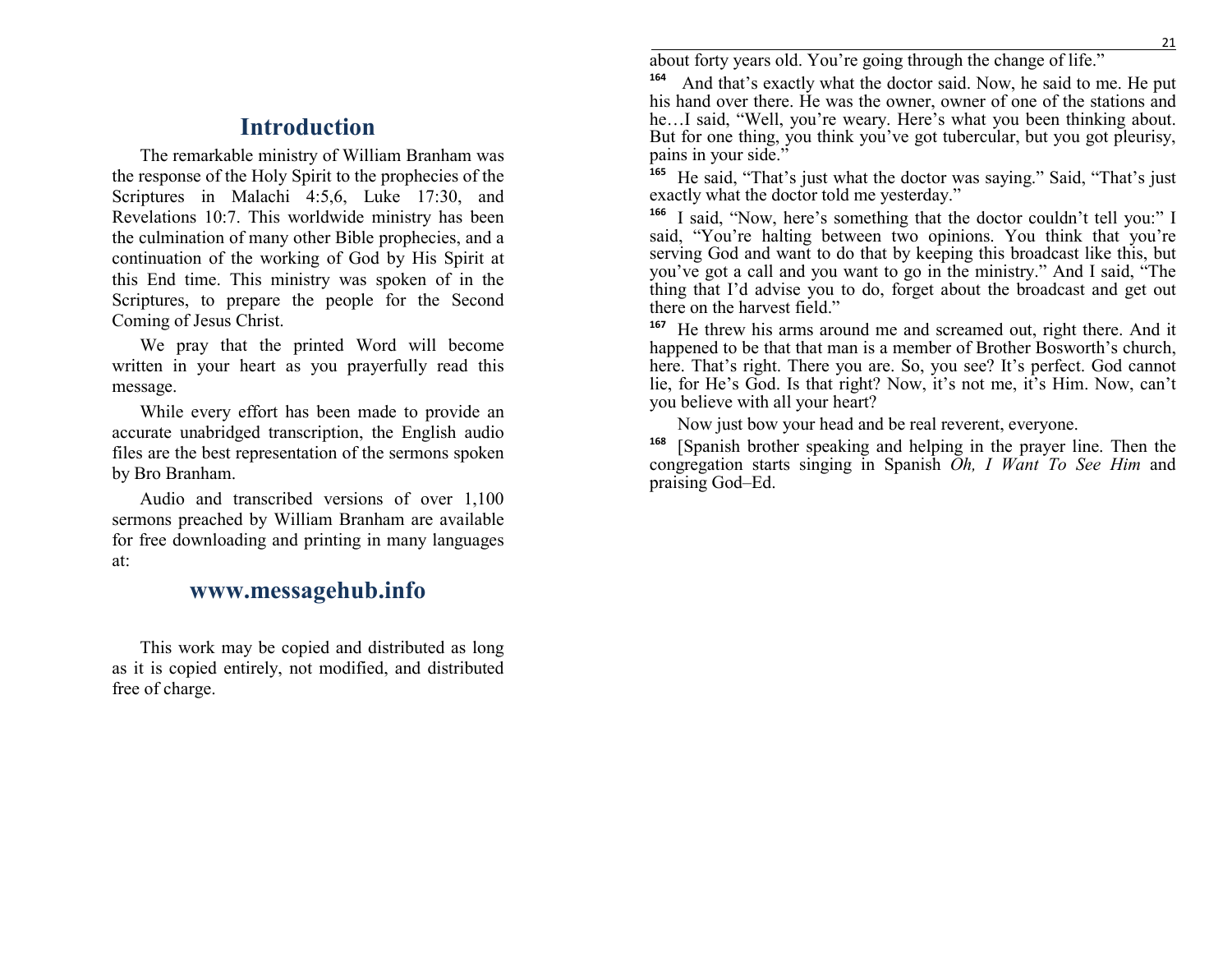## **The Angel Of God**

ask it in Jesus' Name.

**157**You may raise your head now, while I slip into the room for prayer...

[A brother speaks in Spanish for a few minutes–Ed.]

<sup>8</sup> If everyone would just be reverent now, and will bow your heads. Be **158** real reverent, now, if God should perform a miracle. The first thing I want to know now, do you all firmly believe this with all your heart? If you do, raise your hand. Well, now, you just keep your head bowed while I speak to you just a few moments. [Blank spot on tape–Ed.]

Help me to bless others. Grant it, will you, Lord?

**159** Now, my brother standing here, your servant, suffering with this diabetes. Realizing that…blood now is becoming sugar. Just a few more turns and a little place, and hands would drop off, and feet, and then Satan would have the victory. God's servant would be laid up for the rest of his life, which would be short. Now, no doubt that he's tried many things, God, but tonight he's not coming trying, he's coming tonight to be healed. Grant it, Father. I know You hear my prayer, for You are here to open the eyes of the blind, the deaf and the dumb, the cripples. How much more give blood of life to my brother? I now rebuke this diabetes in the Name of Jesus Christ. Leave the man. May God give double punishment if you hold him longer. Come out of him, through Jesus Christ the Lord.

...[Too much distortion to understand–Ed.]

**160** ….my brother, suffering now of this trouble. Thou art here to liberate him, to make him well. Thou dost not fail. You are from everlasting to everlasting, God. The ages move on. You raise up man, take down man, set up kings and take down; send gifts. You ascended on high and gave gifts to man. Now, my brother is suffering. I pray, Father, sincerely, with all my heart, that You will heal him. I rebuke this asthmatic cough in [Blank spot on tape–Ed.] of Jesus Christ. May it leave him to never return no more. [Blank spot on tape–Ed.]

**161** Said, "Could you tell him what's wrong with it?" Now, remember, we have just come from the doctors.

**162** I said, "If you do not approach it critically, I'll do what God says." They brought the baby in, put its little hand on mine. Now remember, that was being broadcast, over a powerful station, and their doctor was listening in. And they had been to the doctor the day before. I said, "Yes sir, the little baby, it has a weak kidneys which…wetting the bed at night, and another thing, it's been vomiting up all of its food recently because it's got a spasm in its stomach."

Said, "Brother Branham…" Said, "Doctor, you hear that."

There they was, see? Just exactly what the doctor told them.

Said, "Now, my wife." She come over.

**163** I said, "The baby inherited the kidney trouble from the mother because she also has trouble from the kidneys, and another thing, you got a real weary, scary feeling all the time, haven't you?" I said, "Your age is **1** I don't know, but I know it's getting awful near, for the signs that He said would be taking place, He said it would be even at the door, and we're getting them right now.

**2** I know the next thing to happen is the restoration of the gifts to the church…And it's the hardest thing I've had to do in this pioneering work, is to do this…as to see the people that God cannot give back the gifts to the church as long as His church is divided. We've got to get the church together first, 'fore the gifts can come. But if all of the full Gospel people would come one heart and one accord, there would be a revival that would shake the whole world, and every spiritual gift would be in the church within a hour's time after it took place. Signs and wonders that was done by the apostles would be a minor thing to what would do if we could just get the church together.

**3** It's got to happen. It will happen. It may be after I'm passed off the scene. But I want to put my word in this, that you might know, that my voice is this, "Oh Christian people, bind yourselves together with one heart and one accord, for God cannot no more send a gift to the church while the church is separated, than He can send the Holy Ghost unless we're in one accord. That's right. For it comes by the Holy Ghost. Believe it!

<sup>4</sup> These claims that I have made about the Angel of God, these claims I have made about healing, I don't believe there's a person that's ever been in the meeting but what knows that it is true. Do you believe it? You've seen it before your own eyes. Certainly.

**5** I've seen people pass over the platform and not be healed. There was thousands come before Christ that wasn't healed. He said, "I can if ye believe." But many mighty works He could not do because of their unbelief.

**6** [Someone interrupts Brother Branham and he responds with the following–Ed.] Come by Jeffersonville and see me sometime, will you? Be glad to have you. Write me a letter, send it to me, if I can just…send it to my house. Any time that I could...you could call me, for your sick, I'll pray for it on the phone. I can't say I could come every time. I used to say, "I'll come to you rain or shine." I come down from Canada and about fifteen or eighteen airplane tickets laying there. Oh, I just wondered, then…See, you can't go 'cause where you're going to one, here's another, one here, here's another, and you don't know where to go to.

**7** But I love you, and I'm here to help you. I'm going to do all that I can for you, to try to prove to you that I do love you. God bless each one of you.

<sup>8</sup> Now before going, I wish to read this little piece of scripture, before starting in the prayer line. Matthew the 4th chapter,  $23<sup>rd</sup>$  and  $24<sup>th</sup>$  verses:

*And Jesus went about all Galilee, teaching in their synagogues, and preaching the gospel of the kingdom, and*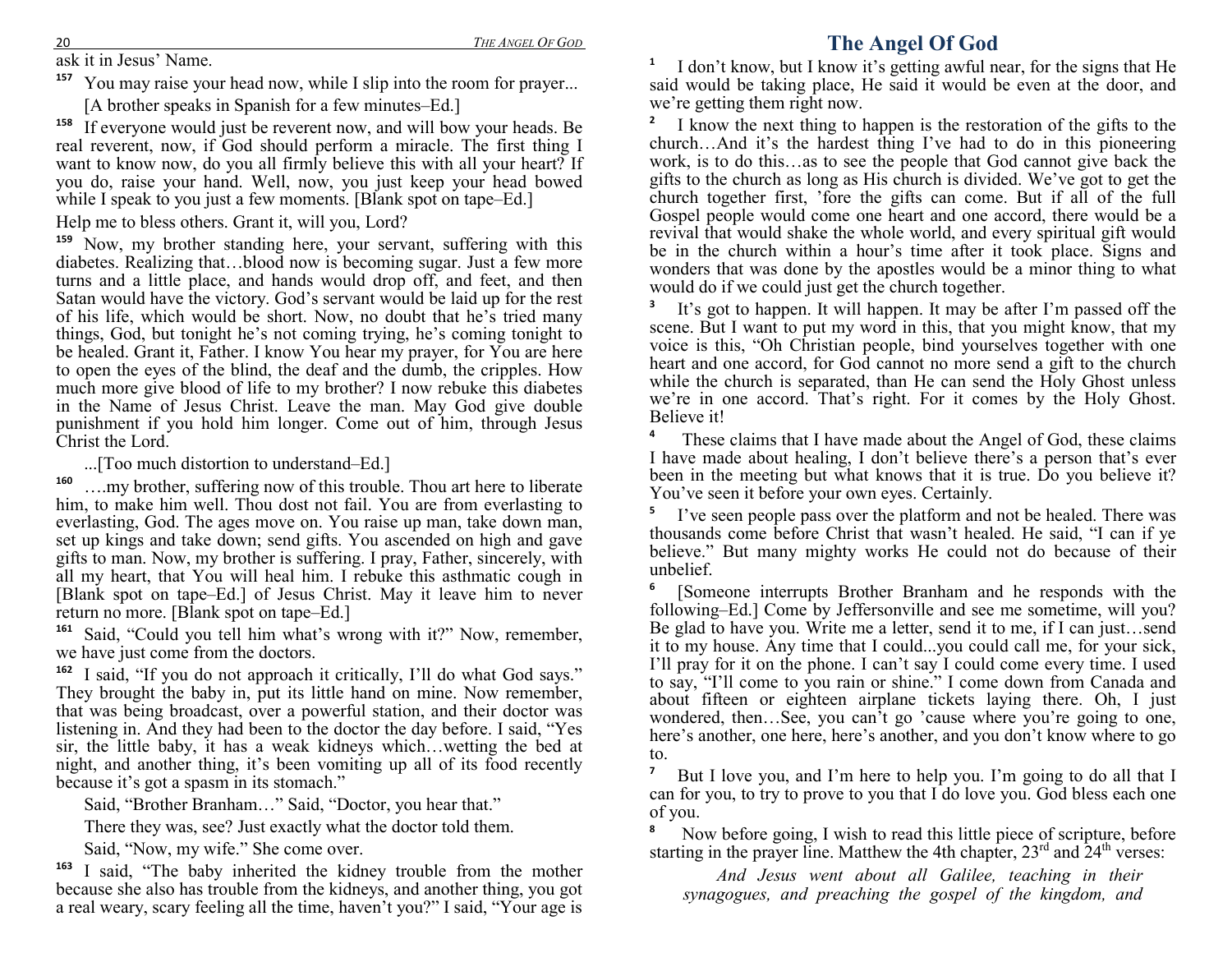*healing all manner of sickness and all manner of disease among the people.* 

 *And his fame went out throughout all Syria: and they brought unto him all sick people that were taken with divers diseases and torments, and those which were possessed with devils, and those which were lunatick, and those that had the palsy: and he healed them.* 

**9** Now, let's bow our heads just a moment...everywhere, over the audience. Be real reverent. I want to know before I start praying now, with your head bowed, how many of you that's coming in the prayer line would believe that if I'll ask God, God will hear my prayer and heal you? You believe that? You believe He will? God bless you. Friends, the Angel of the Lord told me, "If you can get the people to believe you."

**10** Now, I'll tell you what you do. You pass through this line tonight. You go out of here just rejoicing, just as happy as you can be, telling the people that you are healed, and go testifying. The disciples were ten days and nights in Jerusalem, constantly praising God, before the Holy Ghost ever fell.

**11** Father, I thank Thee for this, another privilege for this even…?..the third trip to this lovely little city of Phoenix where, the valley of the sun, where my heart has yearned to be since a little boy. O God, come tonight. I pray, God, that you'll start a revival in every church there is in the city. Grant it, Lord. May a great union revival be released. Father, I pray that...I pray that tonight that the Angel of God will stand here at this pulpit, and may there not be one pass by this pulpit, but what's healed. Hear my prayer, Father, as I cry to You with a sincere heart, knowing that I'm trying with my whole heart to serve You the best that I know how, and I pray that You will hear me tonight. Bless Brother Garcia…[Blank spot on tape–Ed.]

**12** ...prayer line, there was a man was come up with a woman....and when I took hold of her hand of course there was...feel the vibration because arthritis is caused by acid. And I had prayer for the woman and..?...her eyes, she seemed to go into a trance. I just passed her on, of course.

**13** Then I left and was gone, and come back again in a few days, and her husband was at the door, and he said, "Brother Branham," he said, "something has happened to my wife. She talks like she's delirious."

And I said, "What seems to be wrong?"

**14** He said, "Well, here's what it is," said, "when she was praying…When you was praying for her, she seemed like she was in a trance until we got home. And she asked me who was that other man who that come down there with you when you prayed for her? And I said, "There was no other man."

Said, "Oh yes, a man with a white robe on, with dark hair." I said, "Say that again, brother."

 will have us to answer at the Day of Judgment (Is that right?) when the secrets of all hearts shall be disclosed.

<sup>7</sup> Now, I've told you. God before has performed it. And you be real **147** reverent, and keep your head bowed til you hear my voice on this microphone say, "Raise your head."

**148** Now…If anything should happen, a miracle, I have no controls of miracles, them's what…My gift is not miracles, my gift is healing. All of you understand that, don't you? There's nine spiritual gifts. But many times the Angel of God will perform miracles.

**149** How many remembers down at the auditorium here that day, not long ago, when I stood there and was making a challenge: "Bring anything up." In a miracle line.

**150** Preacher, himself, got under conviction, come to the platform and asked God if it was His will for me to bring the people up, to heal every one then that come that they had in the miracle line, but if it wasn't His will, that that Angel that met me up there and told me not to do that, then to stop it. How many remembers what happened? Was you at the auditorium? Even a man was hard of hearing went all the way deaf, a little girl the same way. Is that right? That's right.

**151** Now, you see, I watch. When I feel perfect leading of the Holy Spirit, then I speak.

 **152** Now, today I been all...visiting all around the city, taking my wife and them around the city. Now, notice, tomorrow I'm going to stay in prayer, I'll probably know more about it tomorrow night.

**153** But tonight, you that's in the prayer line now, you…Brother Joe will tell you how to form the line, and you'll come up one by one, and now…I will promise you this, by the help of God, I'll pray for every sick person passes through this door, before I leave Phoenix. I'll do everything I can. I mean to pray for you, come by and pray for you the very best that I know how, before I leave this city.

**154** Now, do you believe these things I've told you? (This is the prayer side over here...come in the prayer line here.) Do you believe these things are true? You believe they're true. And now, if I'll ask God sincerely with all my heart, you'll believe Him the same way as…[Blank spot on tape–Ed.]….you'll get well? You believe that? Alright, I want everybody to bow their heads.

**155** Father, I pray Thee to send Your Angel now. Let thy servant not speak tonight, but let the Angel of God Who met me that night in the room, and told me these things, that stood by me these twenty-two months now, I pray that He will stand by me tonight. May He take the things that's of God, speak them through Thy servant. [Blank spot on tape–Ed.]…midst of all of it, You're going to give me the victory. I'm trying once more, now, for I'm coming in the Name of Jesus. [Blank spot on tape–Ed.]

<sup>6</sup> Oh, help me, God, and I'll give all praise and glory to Thee. For we **156**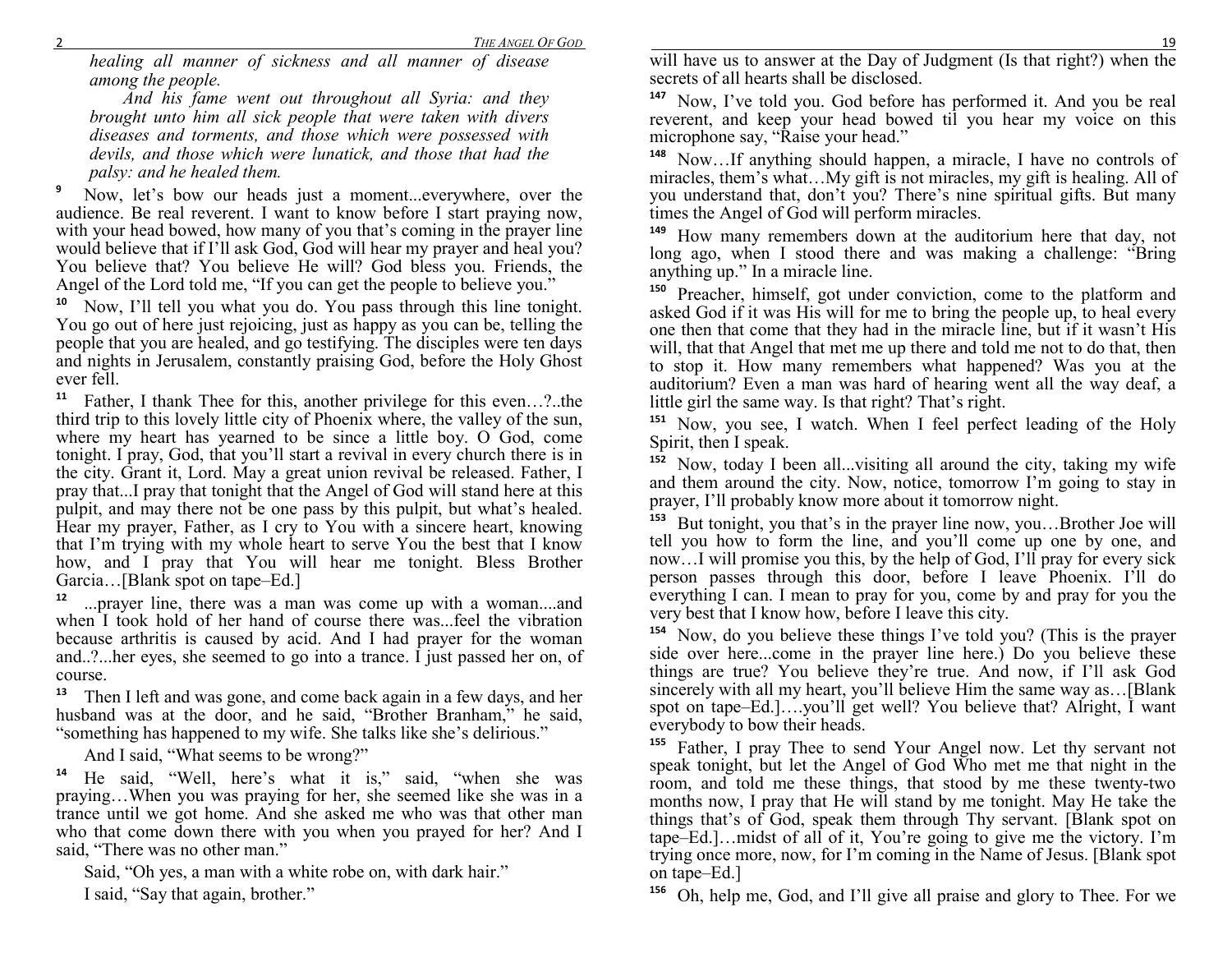**138**<sup>8</sup> Now, believe, sister, with all your heart; you'll be able with your own strength to rise up from there, walk right on out of the building, leave your cot. Tomorrow you be about your work, like the lady here that passed away right there in her seat. Now, it's no harder for God to heal tubercular than it is with a cancer. But as soon as the vibrations left, the cancer died, the woman rose and believed God and went on. She believed what I told her. Is that right, sister? She believed what I told her. The cancer germ died right in her. And her doctor…he may be in the building tonight. He sent for me to come, he said he'd like to shake my hand; wanted to show me the x-rays of the woman.

Alright, now, if she can believe, can't you?

**139** I got a letter from a minister, here on that morning, here at the Spanish church. I got it on file, his picture before and after. He was standing here with tubercular, one of the most hideous looking sights. He couldn't hardly breathe, he was so weak. And he was healed right here. I got his testimony, with the doctors records signed, three or four doctors' names on it, like that; dismissed, perfectly well. Not only that, hundreds of x-rays...

**140** In the meetings there's somewhat about seventy to eighty percent that passes through the prayer line, we hear, that's healed within the space of ninety days, are well. Thirty percent that doesn't, now, you'll be on one of those sides. But stay on the seventy percent side. Be well. God bless you.

**141** Now, while the brother is playing. Where's Brother Joseph? Where is he at? I want Brother Joseph to pick up the prayer cards, because...but he can't speak Spanish...

**<sup>142</sup>** Now, I tell you what I want the rest of you to do…If you're an unbeliever…Now, you remember in this last meeting, right here in this auditorium, the man may be in the building here tonight, but that demon come upon him, when he stood and said that was psychology. Right here in Phoenix. And the man come on down through the west trying to get into the meeting, and the last night, Santa Rosa, his wife come there and caught Brother Brown and I and almost fell across the path where we were walking, and there her husband setting there, and his eyes bulged out.

**143** A Phoenix man, from Phoenix, Arizona. Is the man here in the building tonight? If you are, raise your hand. And there in the…over forty-five minutes in there I was with the man, then the demon come from him. He's in his right mind, returned back home.

**<sup>144</sup>** He said it's psychology, but a few days he got…had a funny feeling coming upon him. There he went walking like…Police picked him up here in the city.

**145** Now if you're a believer, stay in the building. If you're not, do not. That's outside, wherever you are. And you keep your head bowed, when you hear me call…

**146**This is not a fanaticism, now. Don't...that. It's not a fanaticism, God And he said it again.

And I said, "That is the Angel of the Lord that appears." See?

**15** She said, "Why He was looking down upon Brother Branham when he was praying." And said, "He talked to me, and He said, 'Now, you're looking for healing.' Said, 'Brother Branham's prayer will be answered; you'll be healed.' But said, "Doesn't Brother Branham look awful frail?' Said, 'But he'll be strong after a while.'"

So, that give me encouragement. See? "He'll be strong after while." Now the woman never heard the story, and she described, [Tape repeats– Ed.] said he was a large man, brown, dark face with black hair hanging down near his shoulders. She said, "I seen Him come down off the pulpit," and she had never heard of it in her life. And said, "When Brother Branham knelt down to pray for me, then this man looked, come up there; instead of praying, He just kept looking down at Brother Branham." And said, "He looked around at me and said, 'Now, you come for healing, and you'll be healed.' And then, said, 'Now, doesn't Brother Branham look awful thin?' Said, 'But he'll be strong after a while."" And said, "Then when they started moving the stretcher away, He walked right on out the door with me, and that's the last I seen of Him."

**17** Now, that's the Angel of God. He's been seen many times in the services, and I know that He's here tonight. I know that He is here. I've felt Him three or four times since I been here. Now, that someone might know…Now, many people misunderstand. Now, this is in no means, friend, an angel worship. It is not. I do not pray in the name of the angel or even know his name, but if you will check the Scriptures, when God sends His people, it's an angel that directs them.

**18** Moses…You say, "Well, how about the New Testament?" Certainly. It was always the Angel of the Lord. That's right. Peter, when he was in prison, the Angel of the Lord came down, (Is that right?) delivered him. And, oh my, many times…How about Paul, when he come over in Macedonia, and when he was on the shipwreck, the Angel of the Lord appeared to him that night and told him He'd give them all into his hands. Certainly. It's always…Paul never worshipped the angel. John the revelator, after the whole Book of Revelation was written, then John said, "I fell at the feet of the angel (Is that right?) which showed me these things."

**19** He said, "Worship God." He was of his fellow man, and of the prophets. See?

**20** Notice, God always sends down the supernatural upon the natural, like upon the brazen serpent, the pool and so forth. Even Jesus Himself, He never took credit for healing anybody. That right? He said, "It's not Me that doeth the works, it's My Father that dwelleth in Me." [Blank spot on tape–Ed.]

**21** …the doctors knew he was dead. I went to offer sympathy to the family, and starting out of the house, the wife screaming and crying, of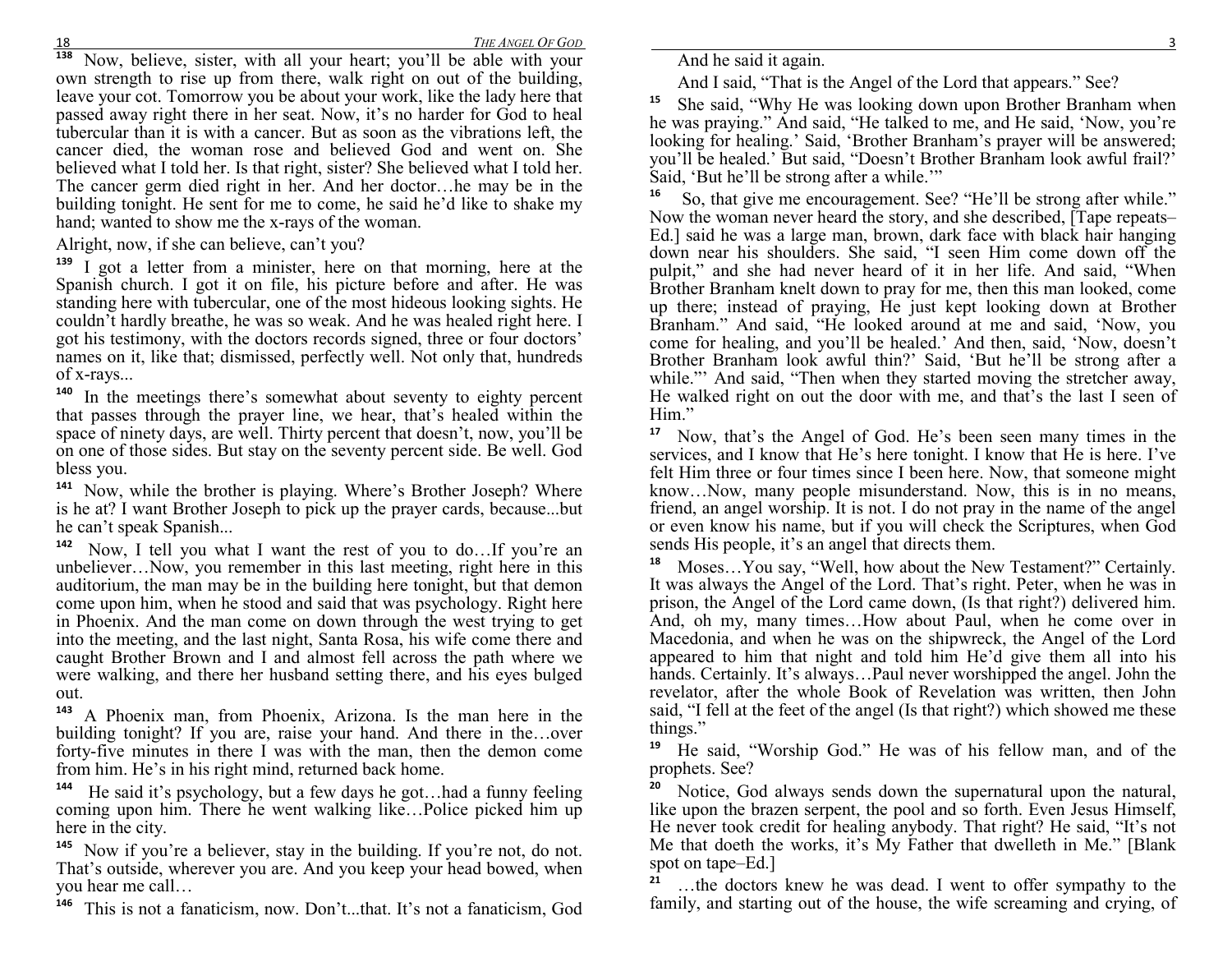the man. And as I started out the door, a human hand, seemingly, touched me by the arm. And I felt it hold me, and as I started forward I could not move. I turned back; the hand left me. I went to the bedside and looked down upon the man. There was a Methodist minister's wife in the room, and another sister. And I started to have prayer. When I come to myself I was laying on this man's body, the dead man, had a sheet over his face for at least a half hour. My face was laying right against him and I was calling out into the spirit land, "Brother Elijah....Brother Elijah…" calling out into the land for his spirit, not knowing what I was doing.

**22** In a few moments, I laid still, calling, I felt that man's hand coming up around my ears. The man is working on the Pennsylvania Railroad tonight, alive.

**23** Now…God knows that's true; if it isn't, He'd let me pass away from this pulpit right now. But that don't mean that everybody could believe. I can do nothing within myself. I have to act as that Angel says, "Act." But when He...[Blank spot on tape–Ed.]

**24** …but what is in need of healing, and your very….Notice, the thing that you're seeking after is already in the deposit box of heaven for you. Christ, "He was wounded for our transgressions and with His stripes we are healed." Is that right? See, it's already made. Just like if I say…here, if I gave you a postal cheque or money order that called for five thousand dollars. Well, you say, "Is that money order any good?" Certainly, if the government is any good, why, then, or the one that wrote the money order, the whole government…Before that money order could be written, there had to be five thousand dollars deposit first, before that money order could be written. Is that true? The deposit has to be made first.

**25** Well, the…Now, look. The depo...[Blank spot on tape–Ed.] for your healing was put in God's medicine cabinet, or His bank, on the day of the crucifixion at Calvary. You see what I mean? Then, "He was wounded for our transgressions, and with His stripes we're healed," and your healing is done bought and paid for. Oh, my. It's yours! All you have to do is just reach out and get it.

**26** Now, in order that people would see and know, God promised that He would send gifts. Is that right? There's nine spiritual gifts promised to the body. That is, the body of believers. It's not for the unbeliever. Divine Healing is not for you who do not believe, it's for those who believe. The Holy Ghost is not for those who do not believe in it, it's for those who believe it.

**<sup>27</sup>** Now, a few years ago when the Holy Ghost, before it came, and the church began to get formal, back under the days of Methodist, and you people cried to God for deliverance and God sent down the baptism of the Spirit. Now, since then, people has been liberated from their sins by receiving the baptism of the Holy Ghost. Is that right? Now, those who do not believe in it, they can't receive it. You've got to believe in it. Therefore, He sent anointed preachers to preach the Word, and you

 you all will say you to me, "Truly, Jesus sent me." And I'm going to do all I can for you. I've got to have your co-operation. Now, look…

 What's the matter with the sister. Is that your...Now, look, sister dear. No doubt but what you've tried many times to get well.

**131** There was some lepers set at the gate one time, begging. The city was besieged by the Assyrians. They said, "Why do we set here till we die?" If we go into the city, there was nothing to eat there. They were starving, they were eating one another's children. And if they set there, they would die, surely. They only had one opportunity, that was go down to the enemy's camp. And if they…Said, "If they kill us, we're just going to die anyhow, 'cause we're going to die setting here. If we go back there we're going to die, if we set here we're going to die, and if we go down there…If they kill us, why we're…just be out of our misery, 'cause we're going to die anyhow. But if they do have mercy on us, why, they…why, we'll live."

**132** And they went down there. And God, upon the merits of that kind of faith, rewarded them and caused a great rumble to come upon the desert, and they thought that Israel had hired some more soldiers to come, and they ran away. And they went into the tents, and found rice, food, wine, and even not only saved their own life, but the city's life.

**133** Now tonight, I'm not asking you to come to the house of an enemy. I realize it's tubercular, and even this lovely place here, where it's a healthy climate...way that you are. And you're with tubercular, you're sure to die. That's right. You realize that.

**134** Now, you–you're–you believe in God, don't you? Now, as you have believed in God, you believe in me, that that Angel of God that came down and told me that. You've heard the story of it, have you, sister? You ever hear the story how it come, the Angel of the Lord came to me...

**135** While I was setting in a room…Since a boy, I had a calling, and I was setting in the room, sitting right on the floor. A supernatural Being come walking into the room, an Angel, said He was sent from the presence of God. He said, "If you get the people to believe you, and will be sincere when you pray, nothing shall stand before your prayer, not even cancer."

**136** Then you'd ask me, "Does everybody get well, Brother Branham?" Everybody that truly believes gets well. Thousands have been healed. [Blank spot on tape–Ed.]

**137** ...you're liberated tonight. That's your wife, is it? I know, I think how I would feel if that was mine. Frankly, one day my wife laid in a tent, tubercular. That is right. That's the reason I hate that demon and he hates me. He's the one who tore my family up, years ago, took from me the dearest of earth. And that's the reason today when I have power over him, I'd love to see him drove away. And I tell you, my dear brother, we may never meet again in life, but if your dear wife will believe with her heart that this Angel came and told me this, your wife will be a well, healthy, woman.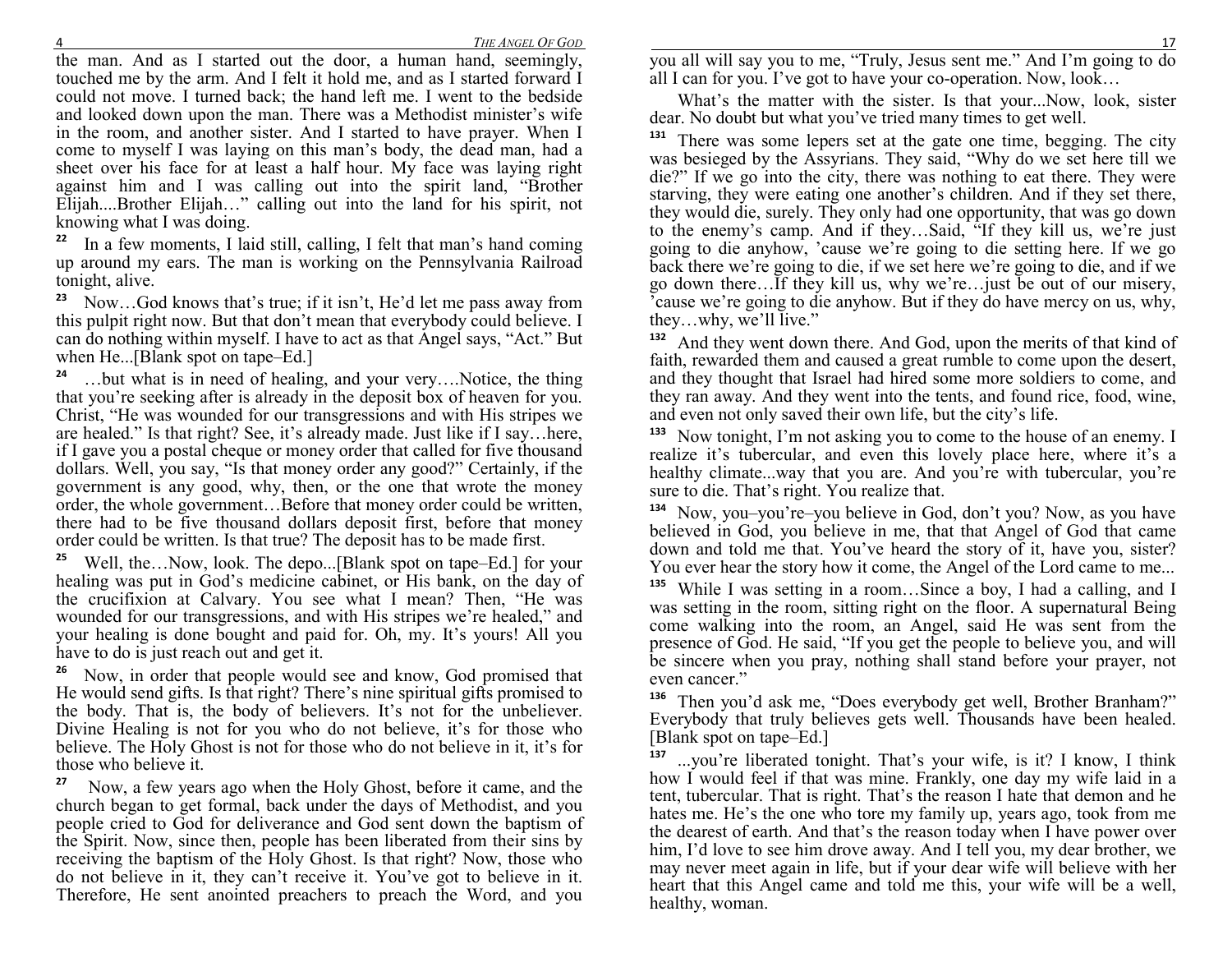might seek Thee in the pardoning of their sins.

 **121** While you have your heads bowed, just now, if there's an unsaved person, just raise your hand, say, "Brother Branham, I want you to pray for me, I'm unsaved." I'll do it right now. Unsaved persons...

 God Bless you, young man...You there, and you and you. There's **122** someone…God bless you, sister, you, sister, you and you. God Bless you, young woman...someone over here…God bless you, young lady. God bless you, my brother.

**123** Someone over to my right now, say, "Brother Branham, remember me, I'm certainly in need of Christ. I'm needy tonight."

**124** God bless you. God bless you, sir. God bless you, little girl, and you, young lady. Someone else back there. Oh, God bless you my brother.

**125** Oh, friends, don't you see we need an old-fashioned revival. We need an old-fashioned mourner's bench in place for…God bless you, boy. God bless you, brother, and you brother. Yes. Now is the time, even right now, friends. Standing here, kind of tired tonight, I feel the Holy Spirit moving over this building; bound to be. What would bring conviction to human hearts? Realizing we're may be in the grave this time next week.

 **126** A little boy playing on the steps, here a few days ago, standing there, fell in an irrigation ditch, and two hours later they pulled him out, and his little soul was in Eternity. Think, friends, just how quick you can just go out to meet God?

<sup>7</sup> O Father, tonight, Thou did see the hands of those who love Thee **127** and wants to be saved. God, there's going to be a number of people come out of this Babylon and confusion to come into the Kingdom. Oh, this great, dark hour when the nations are breaking, Israel awakening, the signs that the Bible foretold.

 **128** O God, have mercy. I pray just now while they're sitting there, that You will speak a pardoning peace to their souls. Grant it, God. May they not go to bed tonight until they're on their knees there, crying, saying, "God, have mercy upon me. I'm a sinner. I want to be saved. I believe that You sending Your warning Voice, and I want to saved." God, grant it. May they humbly come to Thee, and be saved. For we ask it in the Name of Thy Son, Jesus Christ. Amen….?...

<sup>9</sup> I want everyone's close attention. If there's an unbeliever, do not **129** stay in the building. I'm not a preacher, I come to pray for the sick, and everything must be real reverent. Now, you mothers get your children close to you. You know what happens; you've seen it in meetings before. Sometimes these demons come right out and go right out into the people, and they just go from one to another, and they follow meeting after meeting, trying to get into the prayer line. I don't know when…I'm going overseas. May be my last time to ever be in Phoenix, so I…I don't know.

**130**And I want to help you, that I know this, so when I leave here, that

 received it, and now you receive…How many in here has received the Holy Spirit? Let's see your hands. Now, that's fine! My, look at there, almost a hundred percent. Wonderful! Oh my, we ought to be able to do anything! That's right. Why, there's nothing, now…why, that much believers in here who's received the Holy Ghost, why, there oughtn't to be a feeble person among you in the next few hours. That's right. What do you think about…sister, on the cot? Do you believe that's so? All right.

**28** Now, notice, "If you can believe." Now, many of the miracles that's performed, I always see them in my room in prayer before I come to the building. How many…All of you in here has heard how the gift of healing come to me, haven't you, most all of you..?...'cause I told it last time here, about…You still believe it? Well, that's just fine, that's fine.

**29** Now, we want to read just a little out of the Word here, and teach it just for a few moments, and then we'll get ready for the service, for the healing service.

**30** Now, this was during the time of the early ministry of the Master. He had been healing the people everywhere and His fame had went out. Now, if the people would have doubted Him, that He was the Son of God, that He was the Healer Divine, they could have not been healed. Even His prayer for them would have not have healed them. His hands would have not have…laying upon them would have not have healed them. Jesus never took credit for healing anyone. He said, "Thy faith has made thee whole." Is that right? "Thy faith has saved thee."

**31** A woman once touched the hem of His garment, then everybody wanted to touch the hem of His garment. And you notice it in the meetings, you'll hear people say, I hear them…I'll tell somebody, maybe under inspiration, "Go up the street, or go up to the corner, throw down your crutches." Then the next one come through, say, "Brother Branham, tell me to do so." See? They just keep, whatever they see somebody else doing. Well, friend, if somebody in here now could just raise right up and touch Christ by faith, looks like the rest of you could.

**32** Here the other night…I might make this statement. It was this last week, we were in Miami, and it really is a city of confusion. There's all kinds of doctrines and everything, that falls around the nation, comes in there, everywhere. And when, coming in, I was trying…They said people wouldn't come out, but they did, they come to the meeting, a thousand.

**33** But here's what happened…In the service one night, we were…had to hurry, 'cause we had several hundred to pass through the line. And we brought up first a few, deaf, dumb, maybe, I believe, a blind man, a few things like that, that were performed. And it was in the last night, there was two boys, born blind, without sight all their lives, received their sight. And different things of that type, which, we was having a hard struggle of it because there was such a confusion amongst the churches because many people come into those places and they just break up

16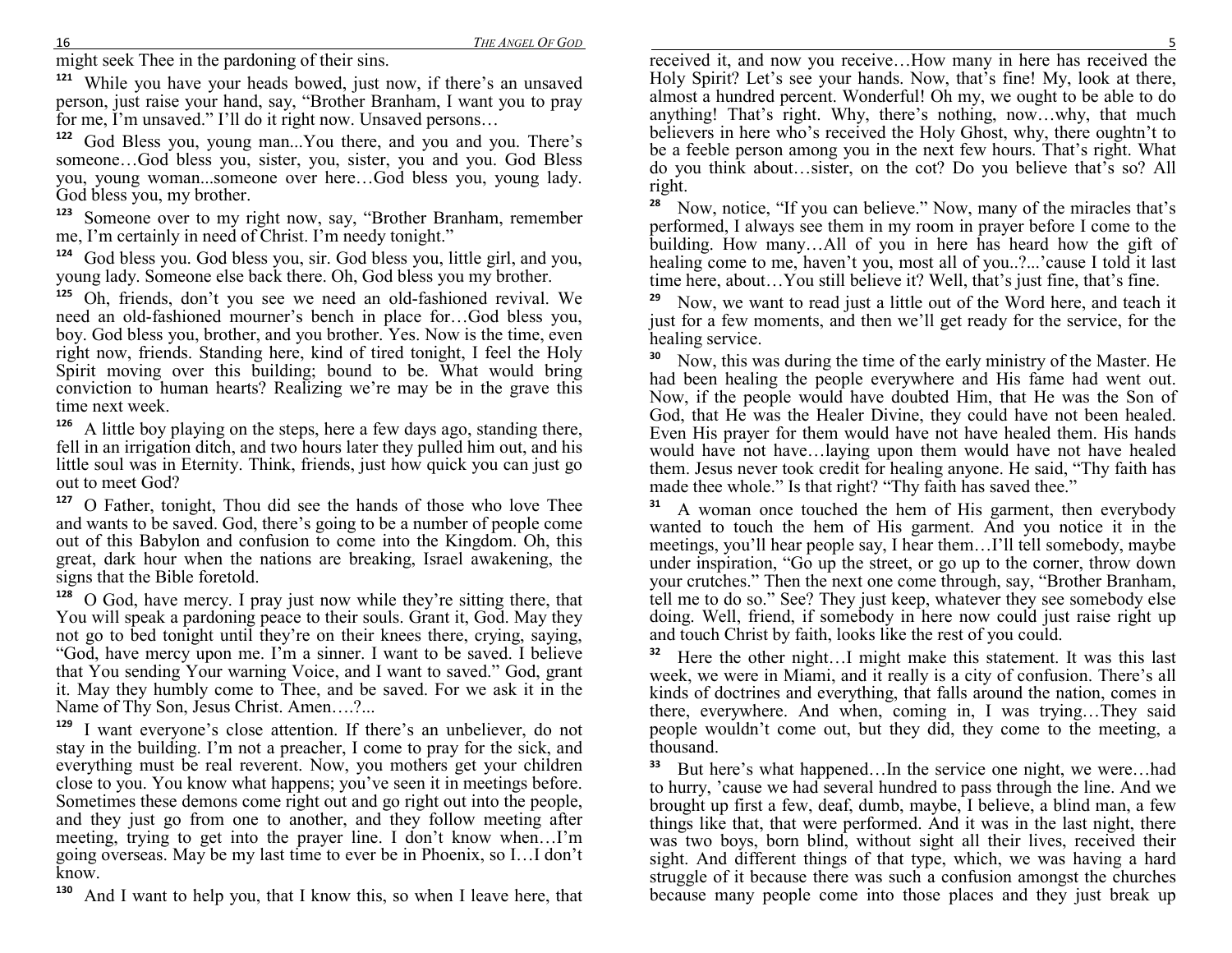6 *THE ANGEL OF GOD*

 churches, (You see?) go and start their own church. It's hard to get to the people that we're not wanting to start a church, we're trying our best to get the church together. That's what we need. Don't you believe that? We need cooperation, together.

**<sup>34</sup>** And then, in that, I was praying for a people, coming along, like that and the first thing I…someone, now…Faith had begin to drop in the line; you could feel it. And that's one thing that I...in the Spanish people. You're humble, you're willing to, eager to just take the crumb, whatever you…You come in that attitude, and that's the reason you get healed. That's the reason you get healed, because you come humble.

**35** Anyone who comes stiff-necked will never receive nothing from God. You got to see how low that you can get and then Christ will heal you, (That's right.) or He'll save you, He'll give you the Holy Ghost, if you'll just...Now...up to Him, not He to you, and then you will receive from Him.

**36** Then, while I was praying, I had my back turned to the audience of several hundreds of people. And I was praying like this, the people coming through the line. Once in a while I'd have to stop one, because it seemed like they wouldn't have faith to come to be healed then.

**37** And while I was praying, I felt something. I turned around, I said, "A crippled person is healed, somewhere," because I felt it. And in a few moments…I said, "Some crippled person." I heard somebody scream out back there. There's a young businessman of the city setting there with his wife. He had a crippled arm, and here he was with his arms up in the air a-thanking God. And he told us then that he had set there and he said, "I wanted to get into the service; I'd been there for two or three nights." But said, "I couldn't get in amongst those people, so many of them there, and so much heat. And I said, 'O God, if that's Your Gift, You heal me.'" And that quick his faith went out, (You see?) and with my back turned to him, I felt it move. Then he raised up.

**<sup>38</sup>** Now friends, that wasn't me, but that proves that Jesus Christ is the same yesterday, today and forever. For he turned around and said, "Who touched Me?" Is that right, Brother Bosworth? [Brother Bosworth responds–Ed.]

**39** Now those things…Here in a meeting one night there I was standing, I heard a spirit pass by me, a choking spirit. I felt it come back again in a few moments. It was the Keel Auditorium; fourteen thousand people in there that night. And I said, "Somebody with a goiter is healed, for the spirit just passed by here," and I said, "frankly, here it comes by again." And as it passed by I heard strangling. That may almost drown some of you, but, it…I know there's lots of things that's said that's not true, but there is a true God Who heals. That's right. And when it went by, I made announcement of it again, and I said, "Somebody…" Looked to the line, "Somebody's healed of a goiter."

<sup>o</sup> And up in the second balcony, I heard somebody scream out, Said, **40**"Brother Branham, it's I." And it was the *Post Dispatch* reporter, up

**110** Now, friends, we got about a hour and fifteen minutes, for prayer now for the sick. Now, if any of you can, wait, don't rush in tonight.

**111** Now, listen to me. Remember, I love you with all my heart. I want to see you well. And that's why I'm here for you tonight, to see you well. I give up my vacation, of rest, to come here to pray for you because I love you. And I promised you Spanish people I would come back. And if a man's not as good as his word, he isn't no good. No matter, for my own…thought, I was morally obligated to be here. And I wanted to come back. I love you with all my heart as well tonight.

 **112** I took your records; I hear you singing. Sister Garcia sings a song there, solo. And many hour when I'd be away off somewhere in Canada, up in those fields, my, my…oh, so tired.

<sup>3</sup> Sometimes in our service there we'd have as many...One night **113** thirty-five thousand people gathered. There in…on Sunday afternoon alone, eighteen hundred came to the altar, and a thousand gave their heart to Christ. And that night five hundred received the baptism of the Holy Ghost at one time. That's right.

**114** Now, He's here to save. He's here to heal. And a lot of times, I been going through, now, just speaking of Divine Healing. But it's getting to be very essential that I speak to you about your soul also. For you got a soul that's going to meet God, yonder.

**115** ...be reverent. Wonder, while we bow our heads, wonder if the sister here, the pianist, one of them will go to the piano. Play *Only Believe* for me just a minute. Piano player. Thank you, brother.

**116** I wonder, while you're setting here now, you know what? Where you going to be a year from tonight? Where you going to be five hundred years from tonight? You know why? Probably somewhere the sands will blow across your tombstone, and your soul will be somewhere in Eternity. You know that. Is that right? Well, where you going to be a year from now? You may be the same way. Where you going to be tomorrow night? You may be in Eternity.

**117** I wonder, while we bow our heads now, for prayer, everywhere. Christians, believe, everyone.

**118** Father, this great hour has come again, now, for the healing of the sick. Many times I've tried and struggled here at the Phoenix, believing that somehow, some way, down in this little desert town, here, where, seems to be great confusions amongst the people, that You have a church, a remnant. You're calling now.

**119** O Eternal God, the Author of Life, speak now just at this time. Maybe there'd be someone in here tonight who does not know You in the pardoning of their sins. If there be that person, Father...[Blank spot on tape–Ed.]

**120** ...door…The great march of the anti-Christ has started. O God, have mercy. Grant tonight that some lost wayward boy, girl, man or woman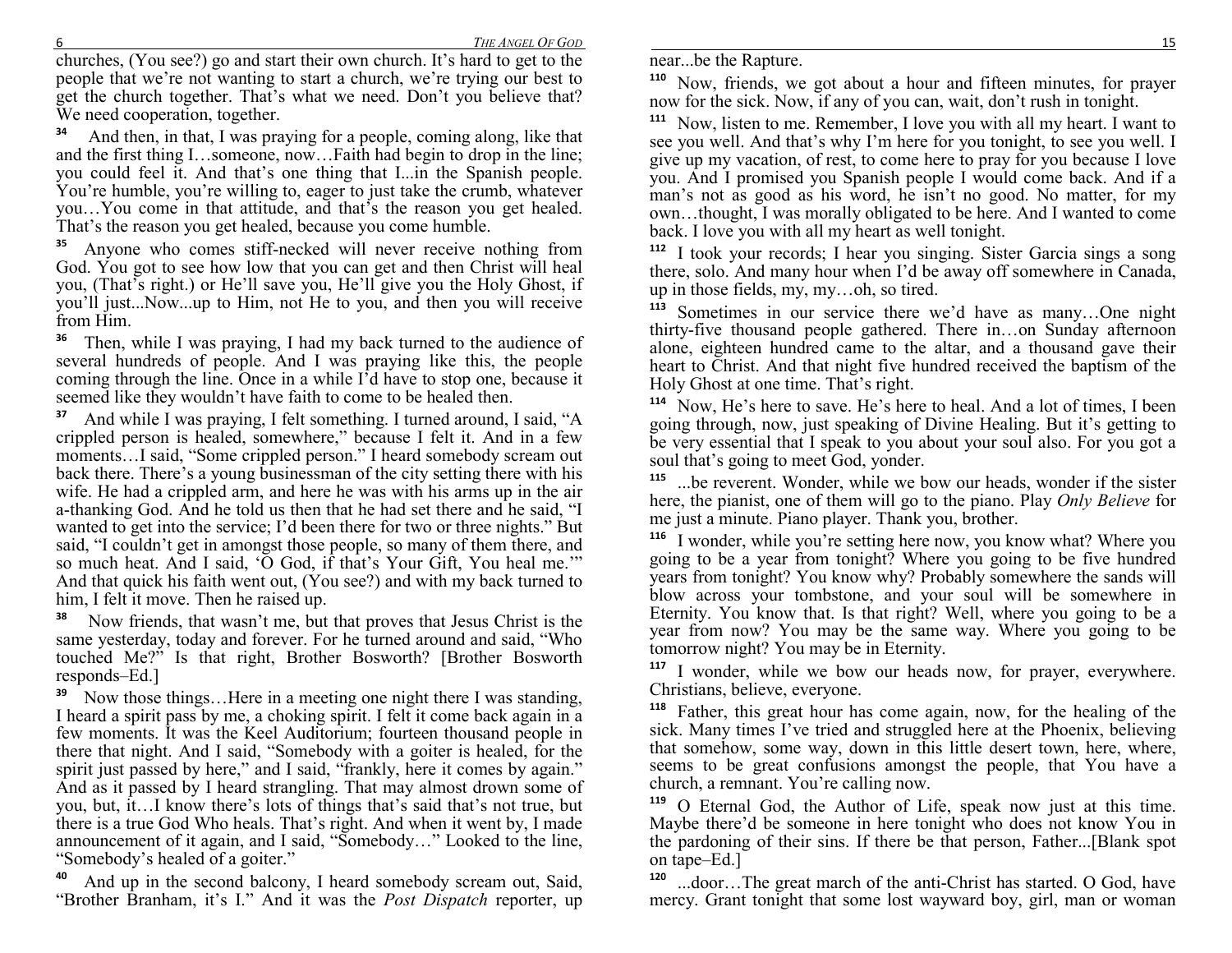<sup>1</sup> I said, "I...That's not for me to tell you, that's for you to seek out, but if you haven't received the Holy Ghost, you receive the Holy Ghost and go to some full [Tape repeats–Ed.]…the Holy Ghost and go to some full Gospel church that preaches and believes in Divine Healing and the Holy Ghost. Laid there a little while. I said, "Will you do it?"

**102** She promised. When she did, the vibrations left my hand in a few moments, after the first rebuke of the cancer...picked it up…[Blank spot on tape–Ed.] Doctor just give her a few days to live. And the woman got up. She went around, she done her work, she done her neighbors' work, still smoking those cigarettes. And she belonged to the…joined the church. Before that, she'd belonged to the church of…[Blank spot on tape–Ed.]…and even her pastor, if he understood the scriptures right, if anybody got healed of God, that they should forsake their sins, and told her she should quit smoking them cigarettes.

**103** Another reverend, of a gospel minister in the city, went over to her and warned her not to do it.

And she said, "Well I just can't give 'em up!"

**104** Said, "That's not what you promised Brother Branham and Almighty God."

**105** And the woman died a few nights after the last time the minister visited her, with a heart attack. See? Oh my!

**<sup>106</sup>** Don't sin no more. Now if you do sin, as soon as you sin you have an advocate, of course, but I mean don't walk out there and go following the same path you followed because the worse thing's coming upon you. Remember, if my voice is right before God to heal the sick, it's right to warn you, because you look for a worse thing.

**107**What if this lady here with cancer of the heart, colon, liver...Why, a abscess on your liver would kill you, and she had cancer. Why is she living now, when she passed out of this life right out there on the seat? How is she living? Because she purposed in her heart she would serve Christ the rest of her days, and that's why even her doctors and things, why she's living here in Phoenix tonight, to walk up and down the streets to glorify God, because she's not ashamed of it. She'll tell anybody about it. That's right. See? She's serving God.

**108** Now, if you're in that condition, purpose in your heart you're going to serve God from tonight on. No matter if you're a sinner. When you're...fall right down at the altar and give your heart to Him right then. And then receive the Holy Ghost.

**109** Come up here, and come into the church, or wherever church you prefer. But remember, make it a church that believes in Divine Healing, in the full Gospel, because some of them others will pump poison into you, you'll lose your experience after all. That's right. You go somewhere where it's really full Gospel people who believe in the coming of Christ. I believe the separating time's here now, letting him that's filthy be filthy still, and him that's holy, holy still. The hour is come when God's drawing the separating line. That's right. Church is

 there, with the newspaper. A goiter, inward goiter he had for years, left him. He said the whole thing illuminated around there with the power of God. See, when his faith…He come over there to criticize. He give us a full page write-up, and everything, the paper the next day. He come to criticize, but when he begin to see God working and seen what God was doing, he himself believed. And then when he did, God rewarded him, and he never even had to get into the prayer line, he was healed up in the second balcony.

**41** Oh my, tell me He's not the same yesterday, today and forever? His power is unlimited and He can do the same thing even this very moment.

**<sup>42</sup>** Now look, you're all here, to want be–you're want to be well, and the more deeper you get into this the better off you're going to be. Don't come haphazard about it. Come with a sincere heart, believing it with all your heart and receive your healing...That's the way you do it. Now, don't come half-way believing it.

**43** Now, remember, I'm here, and these claims that I make about vibrations, about these things…How many in this meeting has been in my other meetings, has seen deaf, dumb, blind, cripples and so forth. Healed, let's see...How many have seen people told of their diseases, and told of their sins and things, of vibrations…How many has seen that? See?

**44** Now, if I make these statements and they're…and I just make them myself, there's nothing of that happens, then don't believe it, because my words would be untrue. But if I make those statements, and God backs that up, then that's God's testimony to it, is that right? That's God's testimony saying it is true. Well then, if God says it's true, in confirming the Word with signs and wonders following, isn't that what you prayed for for years?

**45** Well, my, my. I believe we could be healed right now. Sure. My, I like to feel that welcome spirit coming back like that. That feels wonderful.

**46** Alright, now, to read some of the Word. Now, this is of the nobleman's son was healed. Then we won't take but a few moments of time, so we can get right into the healing service.

*So Jesus came again into Cana of Galilee, where he made the water wine. And there was a certain nobleman, whose son was...[Sound is distorted–Ed.]* 

**47** …few moments ago or something...Alright, I just wondered if I had took somebody else's text.

**48** Anyhow, He had returned now into, out of, of Galilee where He had performed one miracle. And now He was returning back again. And that miracle He performed then was at the wedding, of course, of Cana, when He had made the water wine. And He was a young man, rather come up with a very poor environment. And today…If Jesus had of never been thought of in the world, He had never been here, and would come on the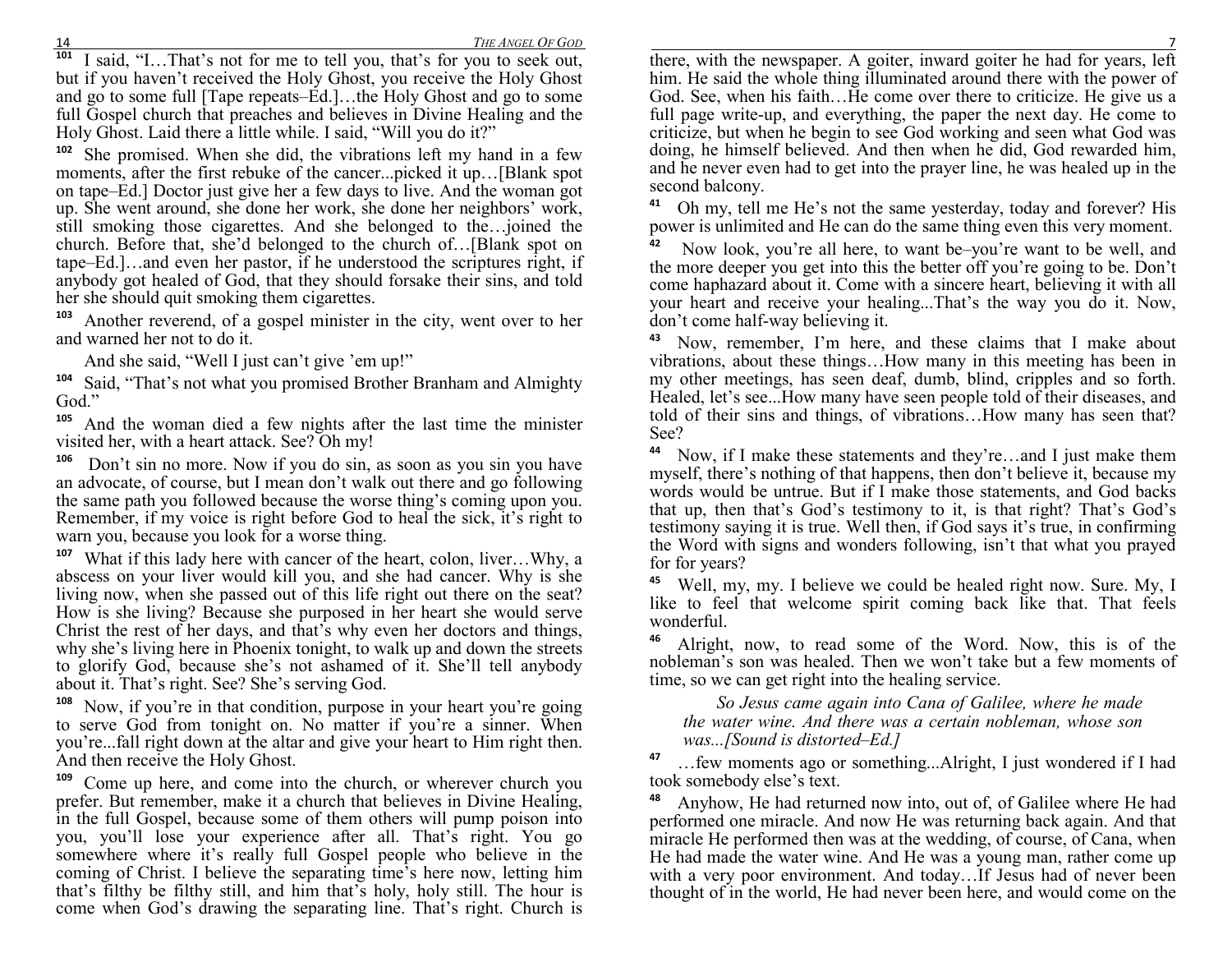scene today, they would probably class it right down with a bunch of fanaticism. Is that right?

**49** Now, remember, there was many, many hundreds Jesus...would pass from it. [Blank spot on tape–Ed.]

<sup>o</sup> Alright, a little later from that, the lady give her place up to two or **50** three people. And then after a while the line come at the end of the service, where it was no more miracles, it was a fast line. And when she seen the great multitude of people, she just absolutely didn't have the heart enough to come anyhow, seeing the rest of them, and her crippled on her foot.

<sup>1</sup> And she said "Lord, I know that that hundred-and-twenty-pound man **51** can't heal people, but I know that Your Angel is there, because Your Words are confirmed." And she said, "I believe You now," and her foot come straight. She raised up and said, "Brother Branham, I don't need my crutch anymore," and laid it down and walked out as good as anybody. Why? She had preferred, she was humble, she was willing to wait, she was willing to do anything. And that's what God respects, is that right? Preferring one another. That's right.

**<sup>52</sup>** Now this man here, look at him, how humble he was. Said to him…Now, Jesus gave him a rebuke, and said, "Oh well, except you see signs and wonders you won't believe." We're supposed to believe whether we see any signs and wonders at all. Is that right? But, now, watch...He tried him out there.

*The nobleman saith unto him, Sir, come down ere my child die.* 

**53** My, what a feeling. Could you imagine your son dying, and coming out to see the man now to pray for the sick.

<sup>4</sup> The man told him, "Well, except you see signs and wonders, you **54**won't believe."

**55** Now look how humble he got. He said, "But Sir, come down or my child will die."

**56** Now watch what Jesus said. Now, He could have went, but He seen the faith. He seen the humility. He seen that the man knew what he was speaking of.

#### *Jesus saith unto him, Go thy way, thy son liveth.*

**57** Oh my, there you are. "Go thy way, thy son liveth." And the man be-l-i-v-e-d, he believed. Now, he come for Him to go down to his house to pray for the child, but Jesus didn't go. He said, "Thy son liveth," and the man believed it.

**58** Now, that's what…Now, listen at the rest of the story. The Word that Je–

*…believed the word that Jesus had spoken unto him, and he went his way.* 

 Holy Ghost, receive it now. For those that are in Christ will God bring with Him, the rest of them will go under the judgment.

**91** If you're not in Christ tonight, hear my words, for only those that are in Christ will go in the rapture.

**92** Tonight, if you're not ready, be prepared…And if you come into the prayer line a sinner, you can…You say, "Can a sinner come?" Yes sir, a sinner can come, but when God touches your body, if you don't, then, come into Christ, look for a worse thing than that to follow you right away.

**93** Here a few weeks ago, a woman came into the line, she was somewhat...The newspapers gave us an awful write-up, about the ambulances blocking the streetcar tracks and things. And the lady, I went to touch her hand. Before I could touch her hand, she said, "I have cancer<sup>"</sup>

**94** I took hold of her hand, I said, "Not cancer, sister, but you got cancers."

**95** She had around...ten or twelve, and they were hitting from different parts, and my hand swoll quickly, the vibrations running over it. And she said, "Can anything be done for me?"

**96** I said, "If you can believe. But if I should rebuke it and send it away, and if you doubt it, it'll return back. And if you do not serve Christ, then it'll return back." I said, "I perceive that you're not a Christian."

She said, "No, I'm not."

**97** Then when she looked at me in the eye…Might as well tell you this, because many of the people already know it. Sometime when I can catch their eye, that's how I get them in that channel, you see, and then…It's not a mind reading. It's not psychology. If it is, then Paul used it, when he looked upon the man and said, "I perceive you have faith to be healed."

<sup>8</sup> I will grant you this, it is psychology in this way. It's... "Psyche", of **98** course means "mind", and it's the mind of Christ that the human being has the privilege to enter in and know the mind of Christ. Hallelujah! My, what a reality to dwell in the channel of Christ.

**99** We unworthy mortals have been brought in to be sons and daughters of God, to be fellow citizens…Oh my, I get to shouting. I could...Notice, into that realm where even angels can't come. Sure, Angels? Yes, sir. We're sons and daughters; angels is servants. That's right. Servants cannot go where sons and daughters go. They can't enter into that relationship, for they're servants, and we're sons and daughters.

 **100** Notice, and this woman, looking at her, I perceived that she was a cigarette smoker. And I told her, I said, "Now, you smoke cigarettes."

She said, "Yeah."

I said, "You forsake them, and you give your heart to Christ." She said, "What church should I join?"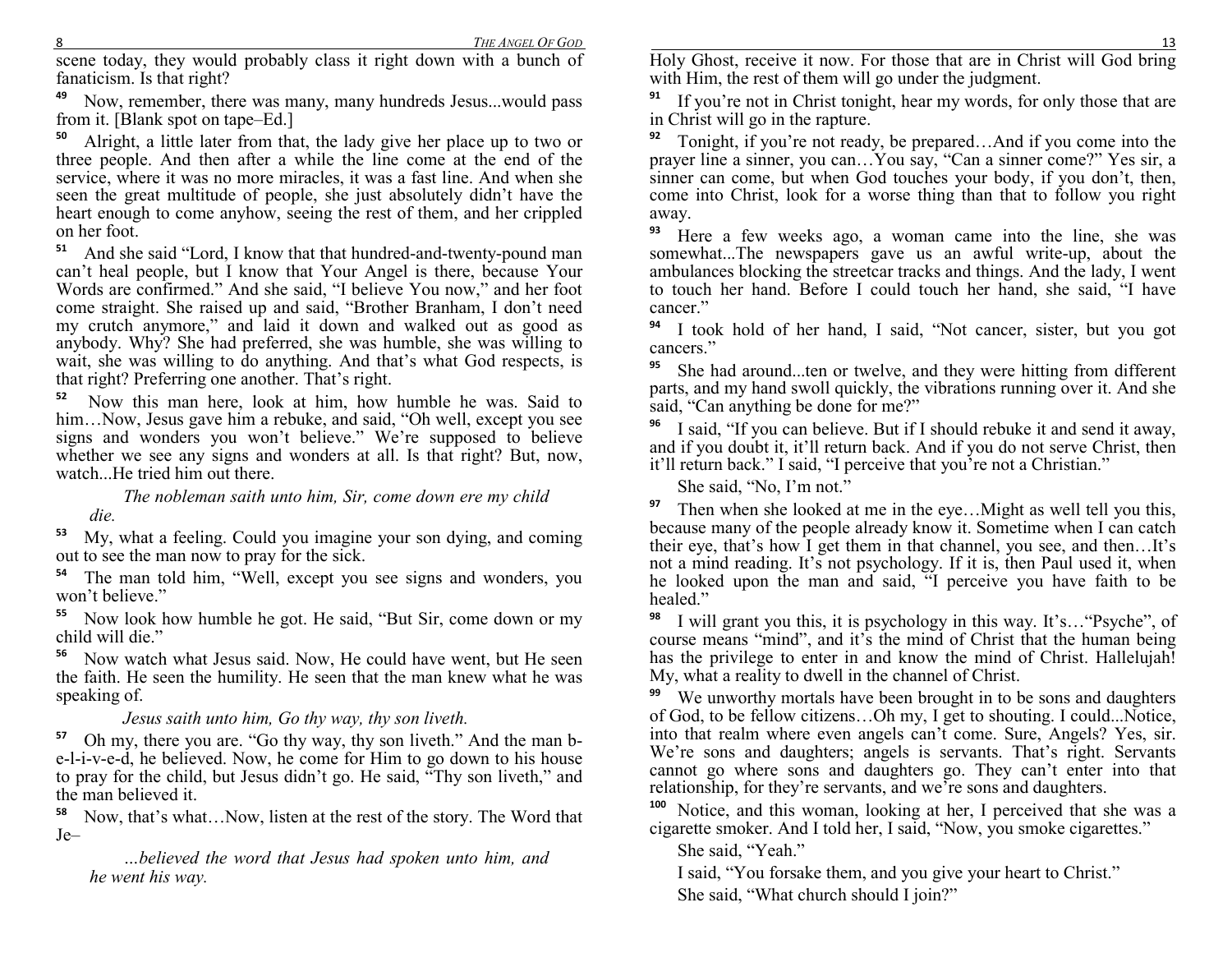*Then said Jesus unto him, Except ye see signs and wonders, ye will not believe.* 

**83** In other words, give him a rebuke to see if he was able to stand it. Now, you know what would happen in Phoenix tonight if the Master was here and say something or other like that? Why, my, they'd blow up and walk away. "Why, you don't have to come." But that fellow wasn't that kind of a fellow. He was a humble man. The main thing was to get Christ to see his boy. But you see, a people who take the attitude, saying, "Well…" They feel like they'd be preferred before somebody else. They don't get nothing from God. Those who's willing to step back, those who's willing to give, prefer one another, that's the one who gets something from God.

**84** A little lady, here the other night, in a certain meeting, she was back there and she was crippled. She walked on a crutch. And it had come her time, her number was called, and she seen a lady setting back there with a cancer. She said…[Blank spot on tape–Ed.]

<sup>5</sup> And that included Phoenix, Arizona, (That's right.) March the 4th, **85** 1948, that His power is still the same tonight as it was the day that He poured it out upon the church. Then you people who tasted the rims of the golden cup of His blessings, how could you believe anything else but what the Holy Ghost is here tonight to heal everyone or to fill everyone here?

**86** My, if He's the same yesterday, today and forever, His power is the same. He's unlimited, His powers. I could stand here tonight, testimony after testimony, hour after hour of telling you what He's done. But one testimony from Him healing somebody will speak louder than I could've of spoke for fifty years. That's right. Let Him speak and let us be silent. And He can speak.

**<sup>87</sup>** Now, every one of you is well instructed. You know how this comes. It must be perfect reverence. It must be eyes closed, heads bowed. For it's not, in no way…This is not an arena. And it's the house of God, and it's a place where we should respect Christ.

**88** And then here is something else. If any person that's coming in the prayer line, let me thoroughly warn you. If you're aiming to come in the prayer line, do not come until first you give your heart to Christ. Then, do not stop at that. After you've repented and been baptized, tarry until you have received the baptism of the Spirit.

**89** Friends, I say this reverently, I realize I haven't got long to stay here, none of us has. We're nearing the end. Now, everyone knows that. There's not a person here tonight over fourteen years old but what knows that we're nearing something. And I wish you would listen to this. Surely, if God, by my prayers, will open the eyes of the blind, unstop the ears of the deaf and make the lame walk, surely I ought to know something about what I'm speaking of. We're near the end. That's right.

**90** And you young people, or you old, who's out of Christ. Oh, God help you, friend. Now's the time; this is the hour. If you haven't got the

*And as he was now going down, his servants met him, (and said unto him) and told him, saying, Thy son liveth.* 

Listen to this now. Oh my, I like this.

*Then enquired he of them the hour when he began to amend. And they said unto him, Yesterday at the seventh hour the fever left him.* 

 *So the father knew that it was at the same hour, in the which Jesus said unto him, Thy son liveth: and himself believed (There you are, when it's put together, alright) and his whole house.* 

 *This is again the second miracle that Jesus did, when he was come out of Judea into Galilee.* 

**59** Notice! Now he wanted Him to go with him to pray for his son, and He did not go, but He said, "Thy son liveth," and the man believed it. Now, if the man had not believed it, it would not have been so. But Jesus had already questioned to him and knowed that he had faith enough. Many of you noticed in the meeting, when the line's passing through, once in a while you'll find one that's got faith; you stop for that person just a moment, just enough to firm that faith up just a little, and there it takes a hold. See? If you can get them to believe.

**60** Now the…one of the hardest thing that God has ever had to do, is to get one mortal to believe another. It would be easy if that Angel that spoke to me was standing here on the pulpit tonight, telling you this, why, you'd run up to Him and worship Him. You want to fall down to His feet…He was standing here looking the way that I see Him when He comes; great stern man standing there. I know how I feel.

**61** But friends, I've never done nothing in my life, any miracle, any of these miracles these twenty-one months that I been out, for the thousands of them that's been performed. I've never performed one of them. He is the One Who does that. See? He's the One. I don't have nothing to do with it. He's the One. I'm just a mouthpiece for Him. I just speak what He says. How would I know when people had faith and people who did not have faith? And how would I know what you done ten years ago or twenty years ago? I would not know that. It's God. So the hour has come for the repeat of the Bible and the fulfilling of the Word.

**62** Now, God promised that He was going to send the former rain and a latter rain. And He promised the former and the latter rain in the latter rain, in other words, a double portion. Like the garment of Elisha. When Elijah dropped it, Elisha picked it up and had a double portion. He was a type…as a type of the church and Christ. Christ was taken up, and the same Spirit that was upon Christ is on the church tonight, the Holy Ghost. See? "Nevertheless, if you see me go away," said Elijah. And he took the garment…and struck the Jordan and said, "Let the God of Elijah speak."

**63** Now notice, the church tonight, supposingly…you're supposed to keep your eyes on Christ. Hundred and twenty did, when He was taken